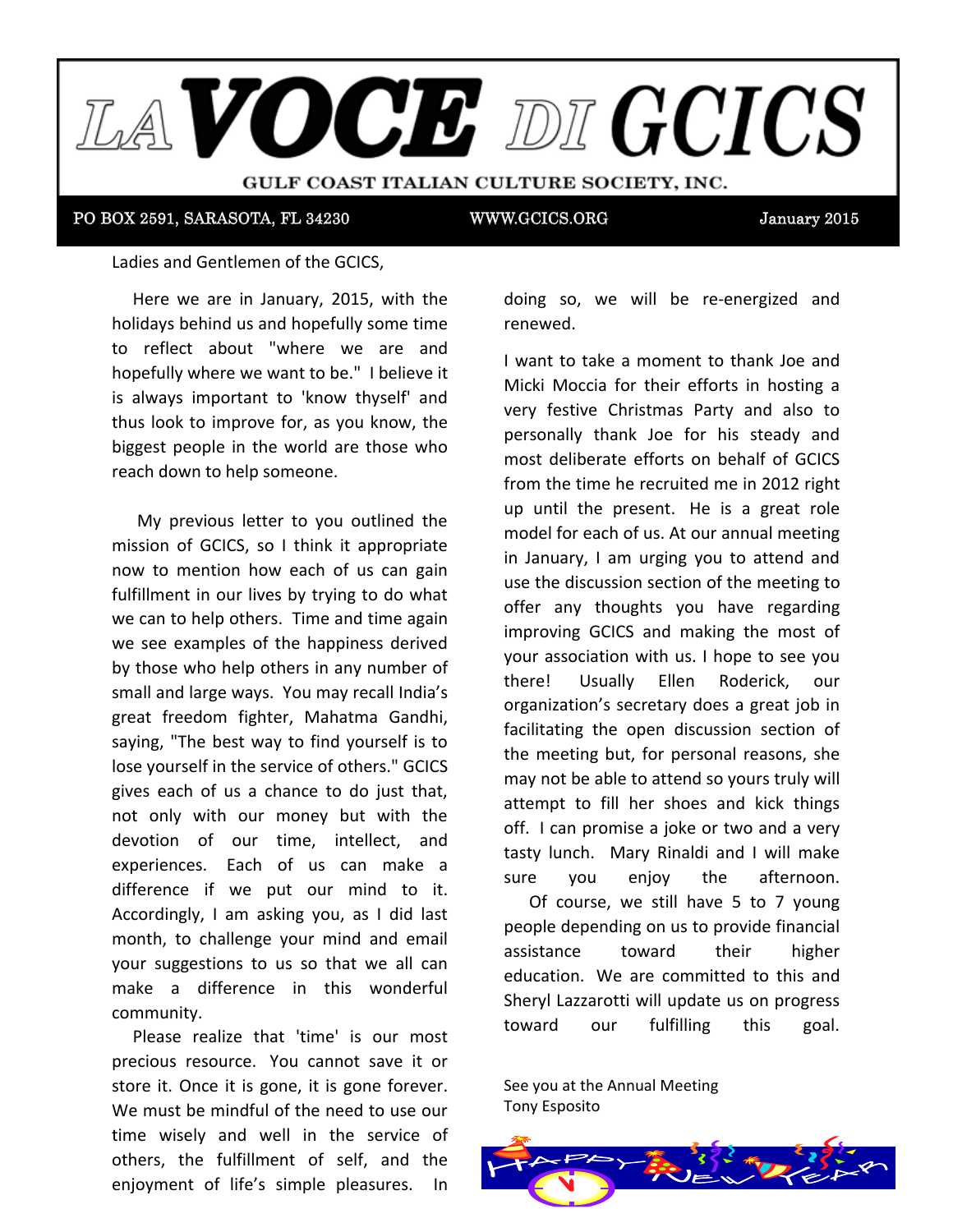# **ANNUAL MEETING AND FILM**

The annual meeting will be in a Town Hall format. First a lite lunch will be served. Then the meeting will begin. At this time, GCICS's visions and new initiatives will be presented by our President Anthony Esposito. Then the floor will be open to members so that they can discuss their future vision and program preferences. Finally an Italian movie will be shown.



| WHAT:           | <b>Annual Meeting</b>                                            |
|-----------------|------------------------------------------------------------------|
| WHEN:           | Friday, January 9, 2015                                          |
| TIME:           | 12:00 PM                                                         |
| FOOD:           | Lite Lunch                                                       |
| COST:           | \$5 per person                                                   |
| WHERE:          | Community Foundation of Sarasota County                          |
|                 | 2635 Fruitville Road, Sarasota, FL. 34237 (near Tuttle)          |
| <b>RESERVE:</b> | Call Connie Campisi by January 2, 2015 for a count to enable us  |
|                 | to order the correct amount of food. Pay at the door. If using a |
|                 | check, make payable to GCICS.                                    |
|                 |                                                                  |



٦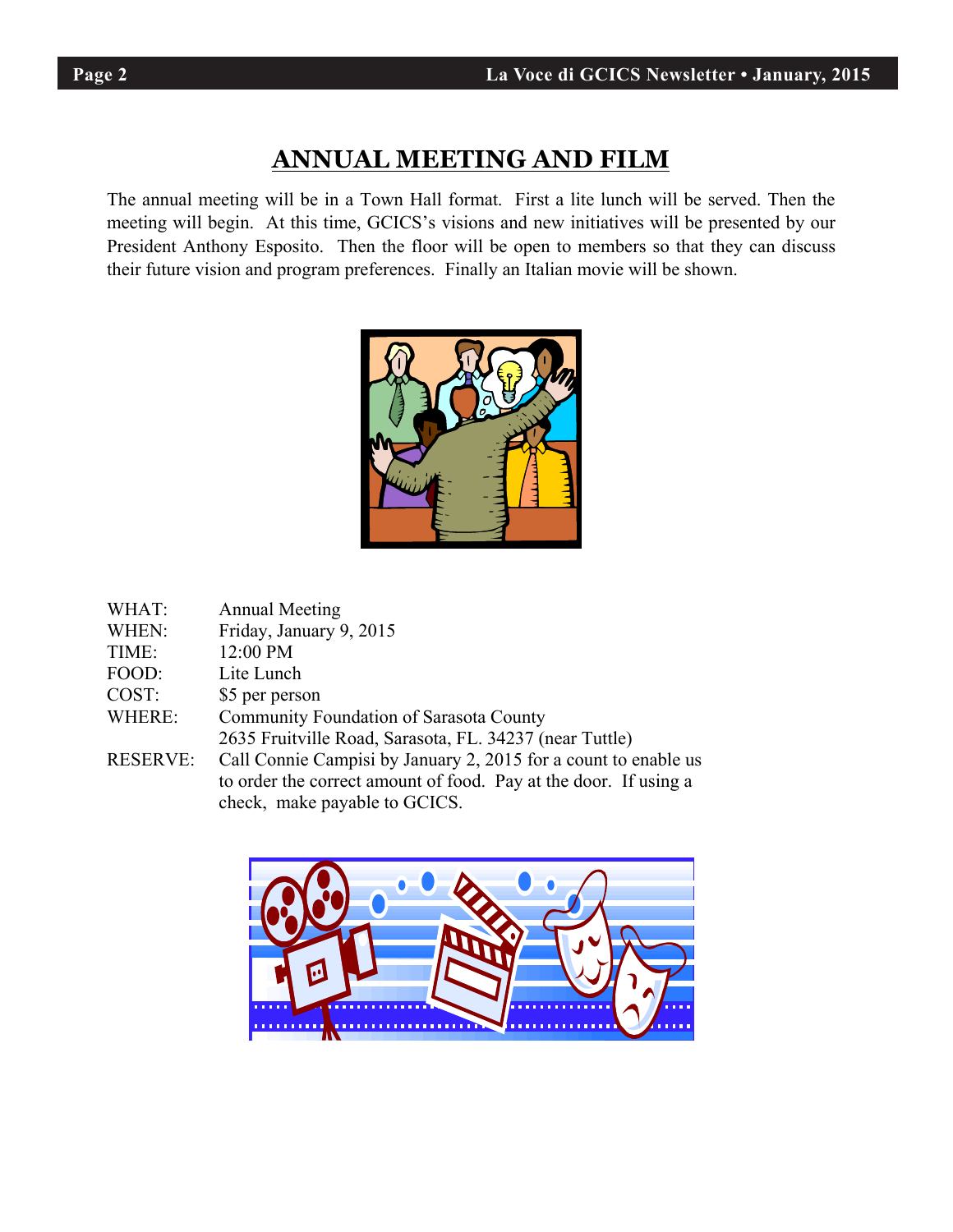**Valentine's Day Dance**  alent

This year, Valentine's Day will be celebrated at the Lakewood Ranch home of Mary Rinaldi and her husband Jack Norman. It will be a "bring a dish event" where members will bring a bottle of wine and a dish. Mary and Jack will provide the ham, servers, and a four piece band for your dancing pleasure. Since this is not a fundraiser, there will be a nominal charge for tableware items. The type of dish that you will bring will be according to the first letter of your last name. Here are the categories that we will follow:

- $A D$  is assigned a side dish
- $E K$  is assigned a main dish
- $L P$  is assigned a dessert
- $R Z$  is assigned an appetizer



| WHAT:<br><b>Valentine Day Party</b>                                                    |  |  |  |
|----------------------------------------------------------------------------------------|--|--|--|
| February 14, 2015<br>DATE:                                                             |  |  |  |
| 5:30 PM $-9:30$ PM<br>TIME:                                                            |  |  |  |
| <b>PLACE:</b><br>The home of Mary Rinaldi & Jack Norman                                |  |  |  |
| COST:<br>\$8 per person                                                                |  |  |  |
| Make check payable to GCICS and mail to:<br><b>RESERVE:</b>                            |  |  |  |
| Mary Rinaldi, 13982 Siena Loop, Lakewood Ranch, FL. 34202                              |  |  |  |
| Phone: 941-907-9056                                                                    |  |  |  |
| <b>DIRECTIONS:</b><br>Take I-75 to exit 213 University Parkway head east on University |  |  |  |
| Parkway to Legacy Blvd. Turn left, pass the gate house until the                       |  |  |  |
| dead end. Make a left and a quick right onto Siena. Make the first                     |  |  |  |
| left and the house is the $4th$ on the left hand side of the street.                   |  |  |  |

٦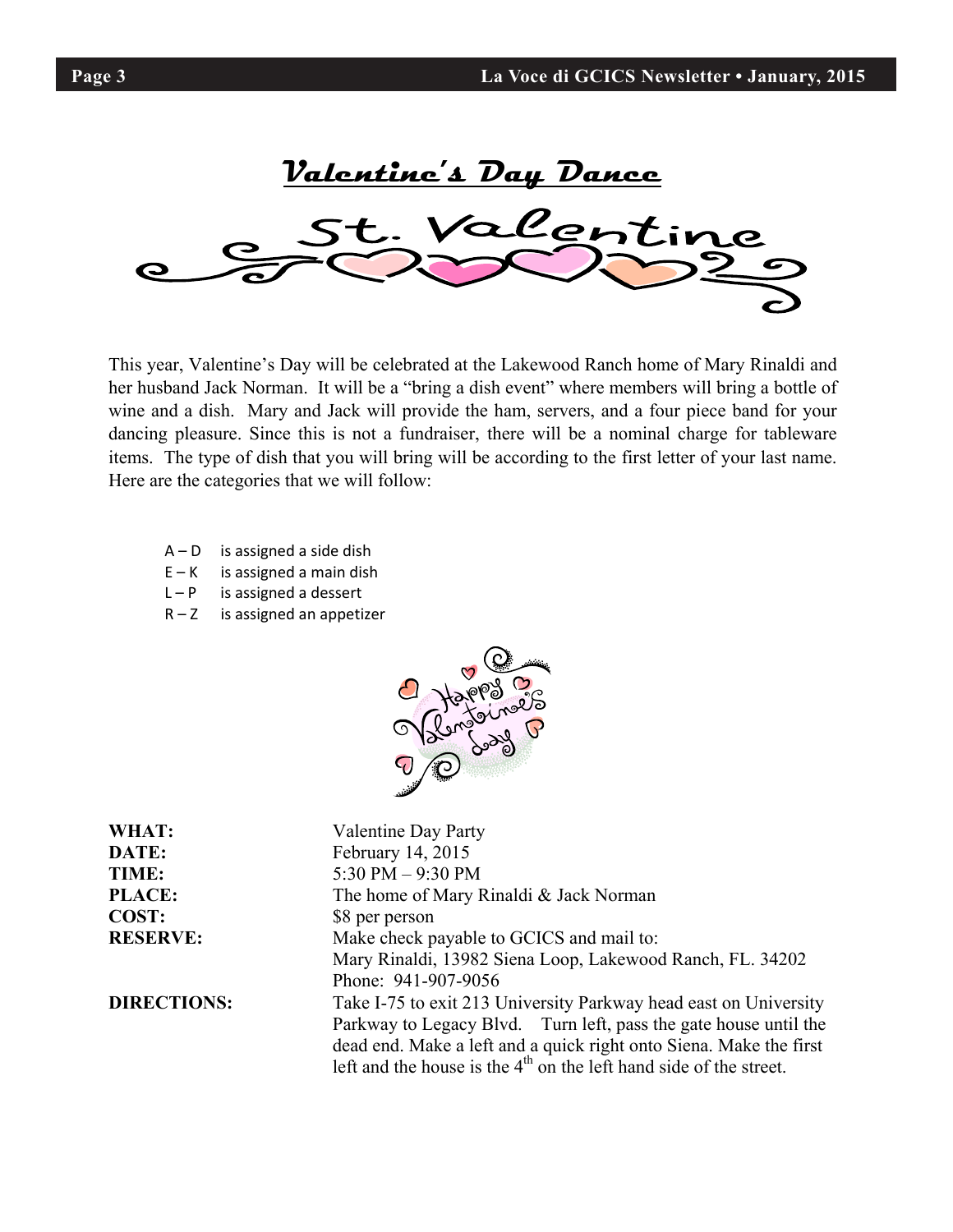# **Page 4** La Voce di GCICS Newsletter • January, 2015

### **CHRISTMAS PARTY REVIEW**

member of soc moccial rife D.S. played background masic while the gacats instrumed on<br>a delicious array of appetizers. Everyone left room for the main course of turkey, a deficious anay or appenzers. Everyone feat four for the firam course or takey, mashed potatoes, stuffing, green beans, and numerous casseroles too good to imagine. mashed potatoes, stannig, green beans, and hamerous casseroles too good to imagine.<br>After coffee and desert, guests were treated to a singing performance of "White After corree and desert, guests were treated to a singing performance of writter<br>Christmas" performed by a neighbor, and past Country Western Singer, Ralph University performed by a neighbor, and past Country victorin oniger, inalphi-<br>Channon, Cuests densed out an the notio. The maneu reject went to the COICO Shannon. Guests danced out on the patio. The money raised went to the GCICS ashelorship fund Thirty six members came on December 13, 2014 to enjoy the festivities at the home of Micki & Joe Moccia. The D.J. played background music while the guests first dined on scholarship fund.

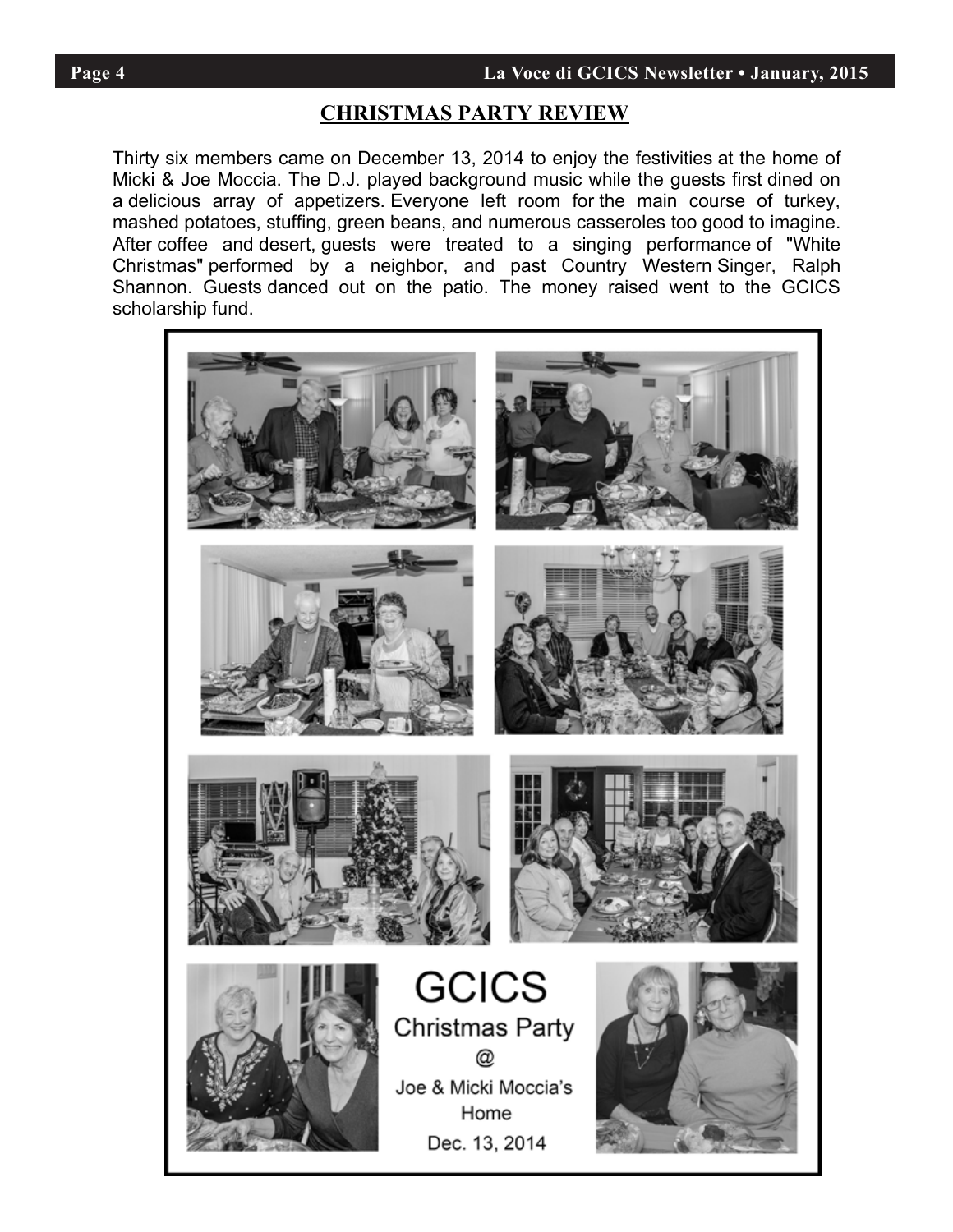#### **OFFICERS/DIRECTORS**

**President**  Anthony Esposito Anth.esposito@gmail.com **Vice President:** Joe Moccia marymoccia@verizon.net **Treasurer:**  Anthony Esposito Anth.esposito@gmail.com **Secretary:**  Ellen Roderick, PhD itrain@erols.com **Membership:** Robert Amedeo bobnatamedeo@comcast.net **Newsletter Editor:** Mary Rinaldi maryfrinaldi@yahoo.com **Scholarship**  Sheryl Lazzarotti slazzarotti@gmail.com **Social & Cultural:** Carmella Campisi 739carmella@comcast.net **Sunshine Lady:**  Isabel Istorico Isabelistorico585@comcast.net

#### **Directors at Large:**  Pasqual Astore pat@21stcenturyinternational.com Frank Coppa fcoppa50@gmail.com Patricia Novak principessaitalia@gmail.com William Korp wrkorp@comcast.net

**Coordinator** Website Anthony Cagliostro gcicscholar@gmail.com Restaurant Linda Ahern lindalahern@aol.com

#### **Past Presidents**

| Joseph Raffaele, PhD | 1988-1992 |
|----------------------|-----------|
| Gabriella Thurston   | 1993-2001 |
| Patrick Corsentino   | 2001-2004 |
| Arthur Castraberti   | 2004-2006 |
| Marie Corsentino     | 2007      |
| Mary Amabile Palmer  | 2008-2010 |
| William Korp         | 2010-2014 |
|                      |           |

## **ITALIAN CLASSES 2014-2015 SCHEDULE**

Both the language classes and the conversation classes will be held at The Landings in the Sarasota County Schools Administrative Building located at 1950 Landing Boulevard off US 41. Turn left and park in the lot in front of the blue awning building, #1950. Sweet Tomato Restaurant will be across the parking lot. Take the elevator to the  $2<sup>nd</sup>$  floor. Classes are generally held in room 218, but check the easel each time for GCICS class location.

Basic Italian: Mondays 2:00-4:00 pm Instructor: Patricia Novak – (Home) 941-753-8357 Text and Publisher: Italian: A Self-Guided Study by Eduardo A. Lèbano John Wiley & Sons, Inc. ISBN# 978-0-471-35961-6 January: 5, 12, 26 February: 9, 23 March: 2, 16, 23, 30 April: 6, 13, 20, 27 Italian Conversation: Wednesdays 2:00-4:00 p.m. Instructor: Frank & Pina Pergolizzi – Text: None Cell: 203-583-2323 Home: 941-497-5678 January: 7, 14, 21, 28 February: 4, 11, 18, 25 March: 4, 18, 25

#### **Restaurants Offering 10% Discount To Members Please Patronize These Restaurants**

| Cafe Americano                                                                                                                                              | 365-1026 |  |  |
|-------------------------------------------------------------------------------------------------------------------------------------------------------------|----------|--|--|
| Cafe Amici                                                                                                                                                  | 951-6897 |  |  |
| Cafe Baci                                                                                                                                                   | 921-4848 |  |  |
| D'Corato                                                                                                                                                    | 330-1300 |  |  |
| Mona Lisa                                                                                                                                                   | 377-6562 |  |  |
| Phila. Cheesesteaks & Hoagies                                                                                                                               | 926-0441 |  |  |
| Piatti Italian Bistro                                                                                                                                       | 923-5570 |  |  |
| Primo Restaurante                                                                                                                                           | 359-3690 |  |  |
| Valentino's                                                                                                                                                 |          |  |  |
| Cooper Creek Blvd.                                                                                                                                          | 359-6400 |  |  |
| Clark Rd.                                                                                                                                                   | 921-9600 |  |  |
| $\mathbf{M}_{\text{min}}$ $\mathbf{C}_{\text{min}}$ $\mathbf{C}_{\text{min}}$ $\mathbf{M}_{\text{min}}$ $\mathbf{M}_{\text{min}}$ $\mathbf{M}_{\text{min}}$ |          |  |  |

April: 1, 8, 15, 22, 29

Note: Café Amalfi is now out of business.

٦